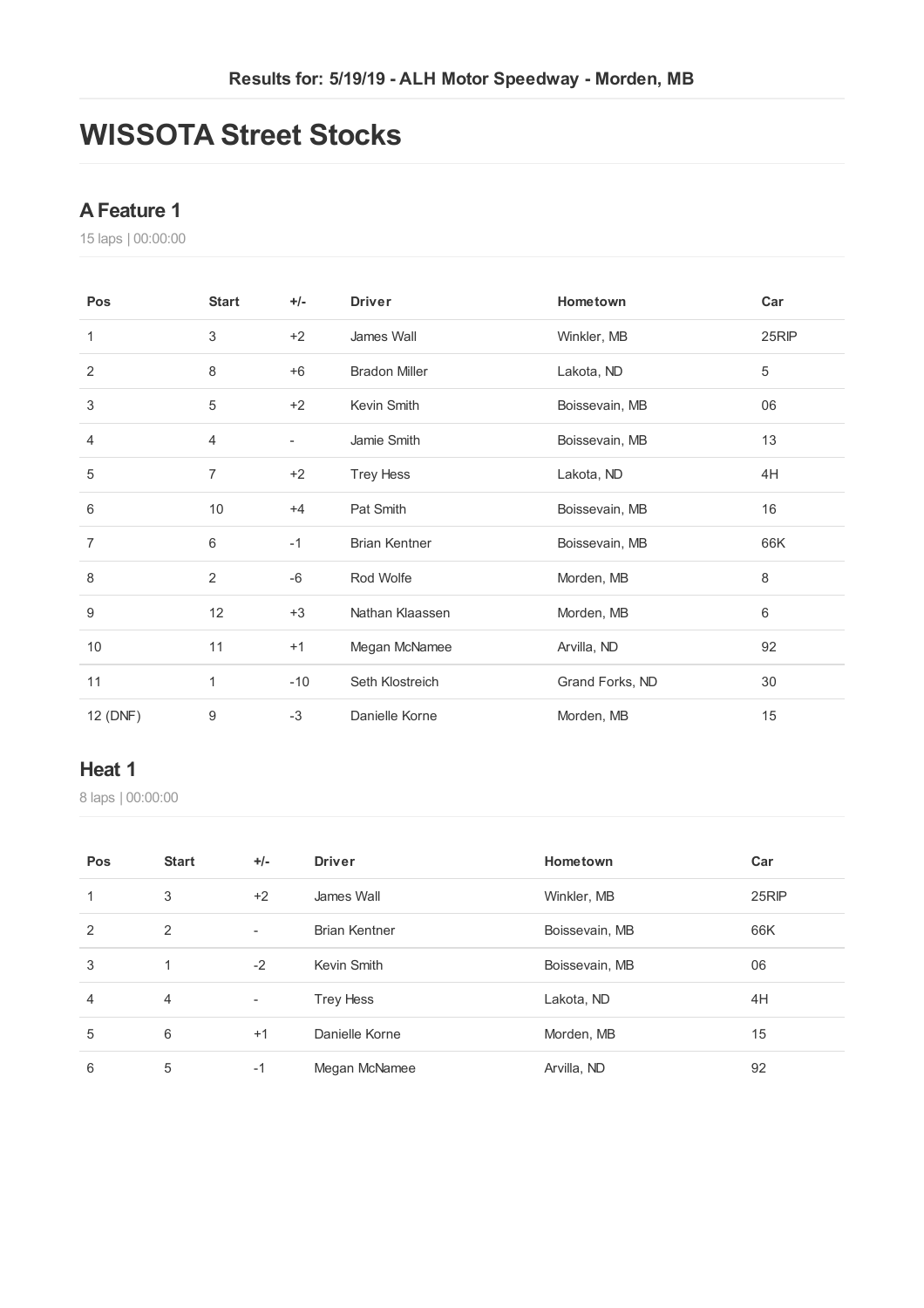#### **Heat 2**

laps | 00:00:00

| Pos            | <b>Start</b>   | $+/-$                    | <b>Driver</b>        | Hometown        | Car |
|----------------|----------------|--------------------------|----------------------|-----------------|-----|
|                | 2              | $+1$                     | Seth Klostreich      | Grand Forks, ND | 30  |
| 2              | 3              | $+1$                     | <b>Bradon Miller</b> | Lakota, ND      | 5   |
| 3              | 5              | $+2$                     | Jamie Smith          | Boissevain, MB  | 13  |
| $\overline{4}$ | $\overline{4}$ | $\overline{\phantom{a}}$ | Rod Wolfe            | Morden, MB      | 8   |
| 5              | 6              | $+1$                     | Pat Smith            | Boissevain, MB  | 16  |
| 6              |                | $-5$                     | Nathan Klaassen      | Morden, MB      | 6   |

Powered by MyRacePass 5/20/2019 1:47PM CST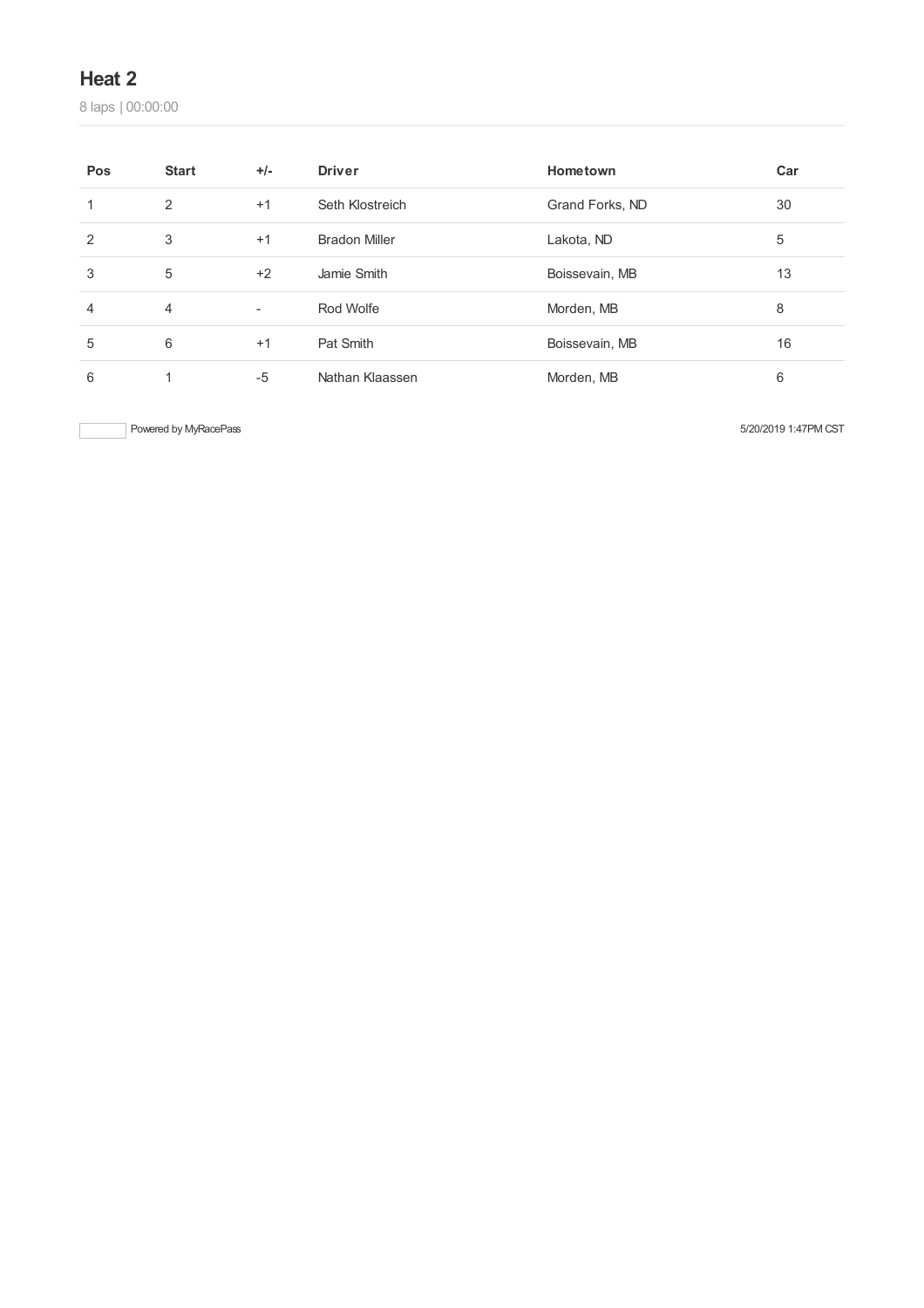## **WISSOTA Modifieds**

#### **AFeature 1**

laps | 00:00:00

| Pos            | <b>Start</b> | $+/-$ | <b>Driver</b>       | Hometown          | Car   |
|----------------|--------------|-------|---------------------|-------------------|-------|
| 1              | 2            | $+1$  | Shawn Teunis        | West St. Paul, MB | 39    |
| 2              | 1            | $-1$  | Ward Imrie          | Winnipeg, MB      | 10W   |
| 3              | 3            | ٠     | Jerome Guyot        | Fannystelle, MB   | 48    |
| $\overline{4}$ | 5            | $+1$  | <b>Scott Greer</b>  | Winnipeg, MB      | 5G    |
| 5              | 4            | $-1$  | <b>Tony Caissie</b> | Winnipeg, MB      | 12    |
| 6              | 8            | $+2$  | Eric Klassen        | Reihnfeld, MB     | 31    |
| 7              | 6            | $-1$  | James Wall          | Winkler, MB       | 25RIP |
| 8              | 7            | $-1$  | Chad Allen          | Morden, MB        | 22    |

#### **Heat 1**

laps | 00:00:00

| Pos            | <b>Start</b>   | $+/-$                    | <b>Driver</b>       | Hometown          | Car   |
|----------------|----------------|--------------------------|---------------------|-------------------|-------|
| $\mathbf{1}$   | 1              | $\overline{\phantom{a}}$ | <b>Scott Greer</b>  | Winnipeg, MB      | 5G    |
| 2              | 2              | $\overline{\phantom{a}}$ | <b>Shawn Teunis</b> | West St. Paul, MB | 39    |
| 3              | $\overline{4}$ | $+1$                     | Jerome Guyot        | Fannystelle, MB   | 48    |
| $\overline{4}$ | 3              | $-1$                     | <b>Tony Caissie</b> | Winnipeg, MB      | 12    |
| 5              | 7              | $+2$                     | Ward Imrie          | Winnipeg, MB      | 10W   |
| 6              | 8              | $+2$                     | James Wall          | Winkler, MB       | 25RIP |
| $\overline{7}$ | 5              | $-2$                     | Chad Allen          | Morden, MB        | 22    |
| 8              | 6              | $-2$                     | Eric Klassen        | Reihnfeld, MB     | 31    |

Powered by MyRacePass 6/20/2019 1:47PM CST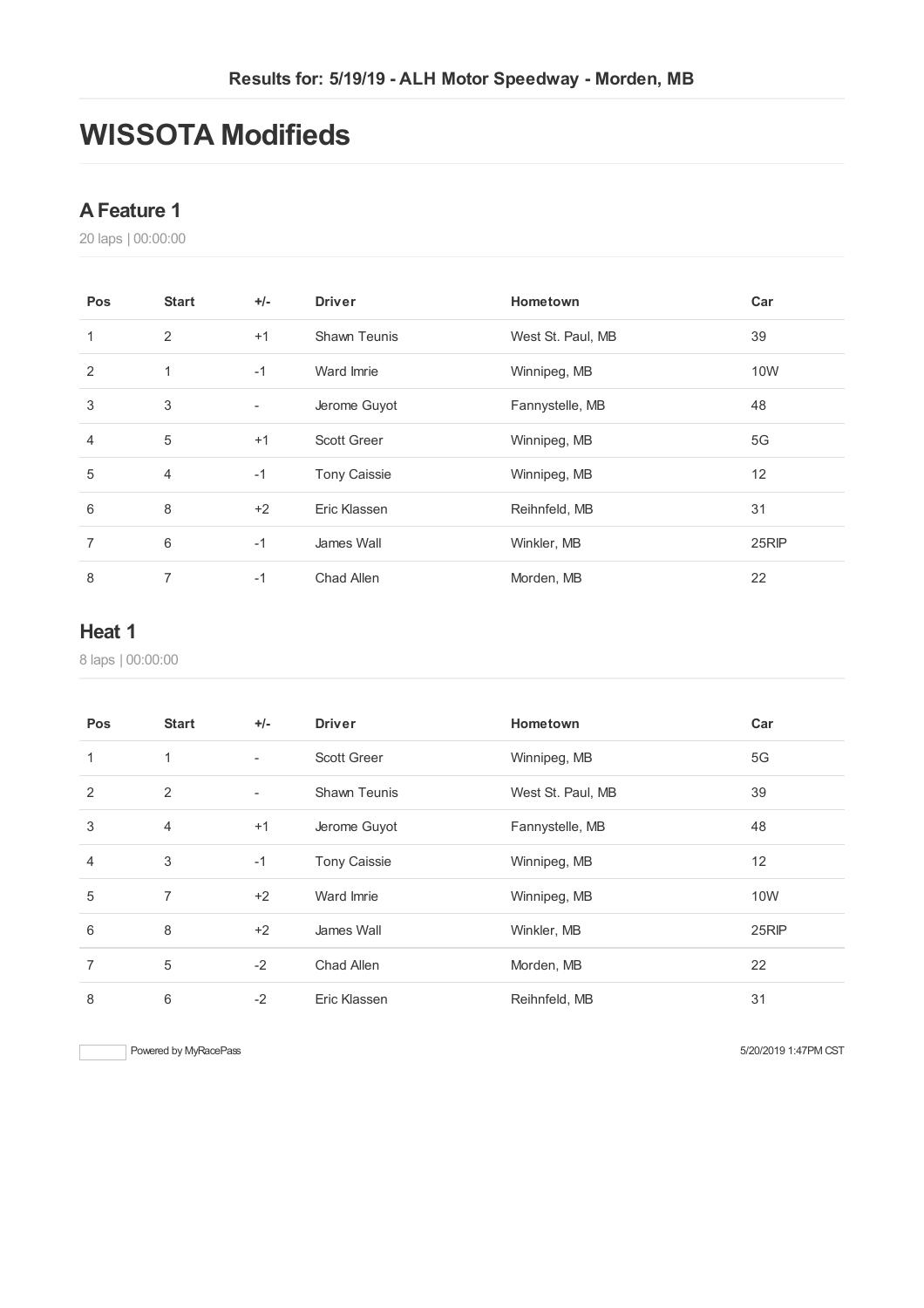### **Pure Stocks**

#### **AFeature 1**

laps | 00:00:00

| Pos            | <b>Start</b>     | $+/-$ | <b>Driver</b>          | Hometown          | Car            |
|----------------|------------------|-------|------------------------|-------------------|----------------|
| 1              | 8                | $+7$  | <b>Brian Bellew</b>    | Killarney, MB     | 30K            |
| $\overline{2}$ | 6                | $+4$  | Michael Copp           | Cooks Creek, MB   | 46C            |
| 3              | 5                | $+2$  | Jeremy Bezan           | Miami, MB         | $00\,$         |
| 4              | 12               | $+8$  | Ben Epp                | Boissevain, MB    | 222            |
| 5              | 3                | $-2$  | Dean Miljure           | Winnipeg, Man, MB | 71             |
| 6              | 11               | $+5$  | Jimmy Klassen          | Morden, MB        | $\overline{7}$ |
| $\overline{7}$ | 1                | $-6$  | <b>Dennis Peters</b>   | Thornhill, MB     | 29             |
| 8              | $\overline{7}$   | $-1$  | Al Unger               | Morden, MB        | 95             |
| 9              | 10               | $+1$  | Shayne Hildebrand      | Morden, MB        | 38             |
| 10             | $\boldsymbol{9}$ | $-1$  | Mary Klaassen          | Morden, MB        | 445            |
| 11             | 4                | $-7$  | <b>Jeff Gillies</b>    | Killarney, MB     | 7G             |
| 12             | 14               | $+2$  | Tommy Fehr             | Winkler, MB       | 21F            |
| 13             | $\overline{2}$   | $-11$ | Blayne Klassen         | Morden, MB        | 60             |
| 14 (DNF)       | 13               | $-1$  | <b>Bryson Cuvelier</b> | Killarney, MB     | 66C            |

#### **Heat 1**

laps | 00:00:00

| Pos            | <b>Start</b>   | $+/-$                    | <b>Driver</b>          | Hometown          | Car |
|----------------|----------------|--------------------------|------------------------|-------------------|-----|
| 1              | $\overline{4}$ | $+3$                     | <b>Brian Bellew</b>    | Killarney, MB     | 30K |
| $\overline{2}$ | 3              | $+1$                     | Michael Copp           | Cooks Creek, MB   | 46C |
| 3              | 5              | $+2$                     | <b>Blayne Klassen</b>  | Morden, MB        | 60  |
| 4              | 1              | $-3$                     | Dean Miljure           | Winnipeg, Man, MB | 71  |
| 5              | 7              | $+2$                     | Mary Klaassen          | Morden, MB        | 445 |
| 6              | 6              | $\overline{\phantom{a}}$ | Jimmy Klassen          | Morden, MB        | 7   |
| 7              | $\overline{2}$ | $-5$                     | <b>Bryson Cuvelier</b> | Killarney, MB     | 66C |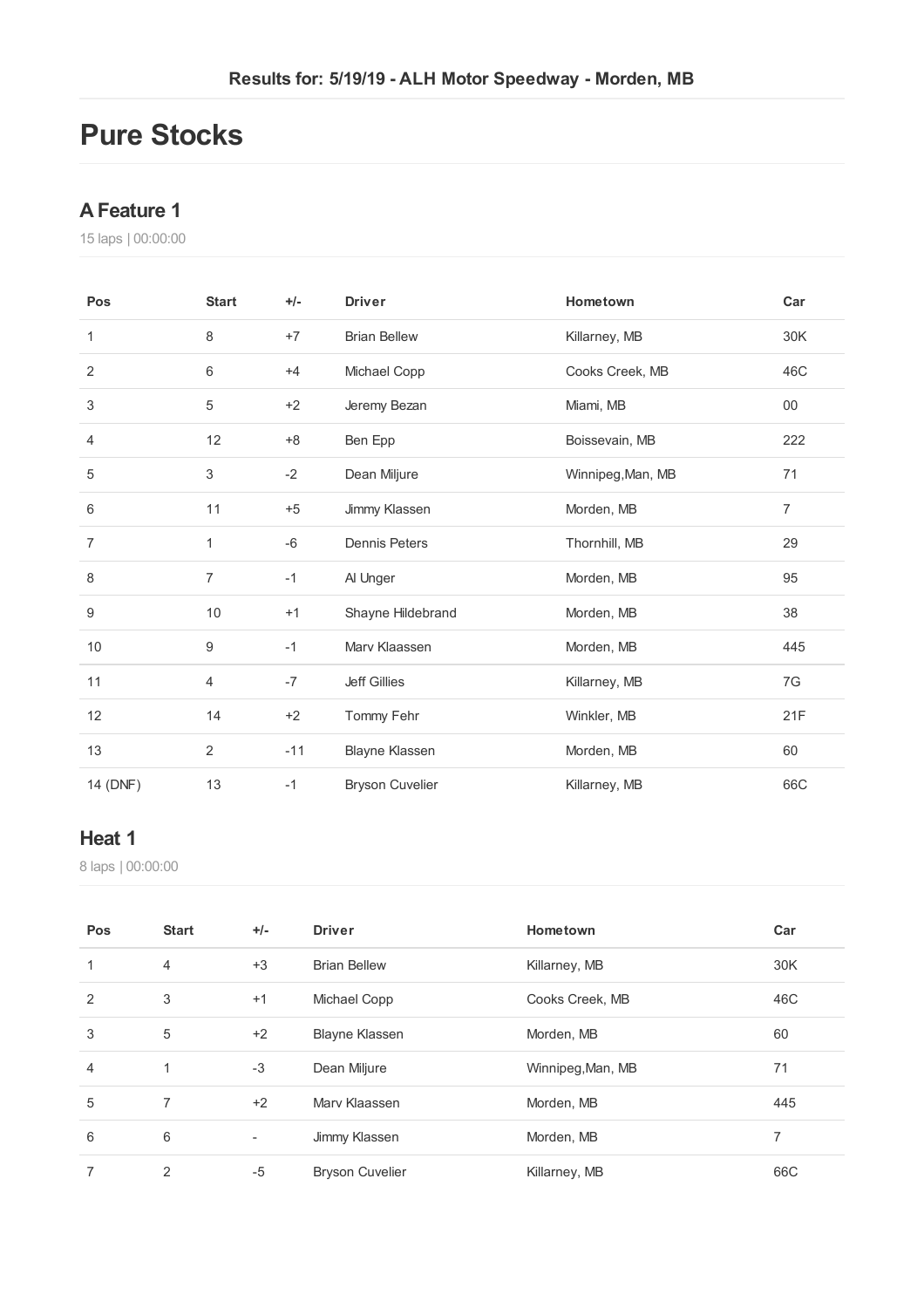#### **Heat 2**

laps | 00:00:00

| Pos    | <b>Start</b> | $+/-$                    | <b>Driver</b>        | Hometown       | Car |
|--------|--------------|--------------------------|----------------------|----------------|-----|
| 1      | 3            | $+2$                     | Jeremy Bezan         | Miami, MB      | 00  |
| 2      | $\sqrt{5}$   | $+3$                     | Al Unger             | Morden, MB     | 95  |
| 3      | 2            | $-1$                     | <b>Jeff Gillies</b>  | Killarney, MB  | 7G  |
| 4      | 1            | $-3$                     | <b>Dennis Peters</b> | Thornhill, MB  | 29  |
| 5      | 6            | $+1$                     | Shayne Hildebrand    | Morden, MB     | 38  |
| 6      | 4            | $-2$                     | Ben Epp              | Boissevain, MB | 222 |
| 7(DNF) | 7            | $\overline{\phantom{a}}$ | Tommy Fehr           | Winkler, MB    | 21F |

Powered by MyRacePass 5/20/2019 1:47PM CST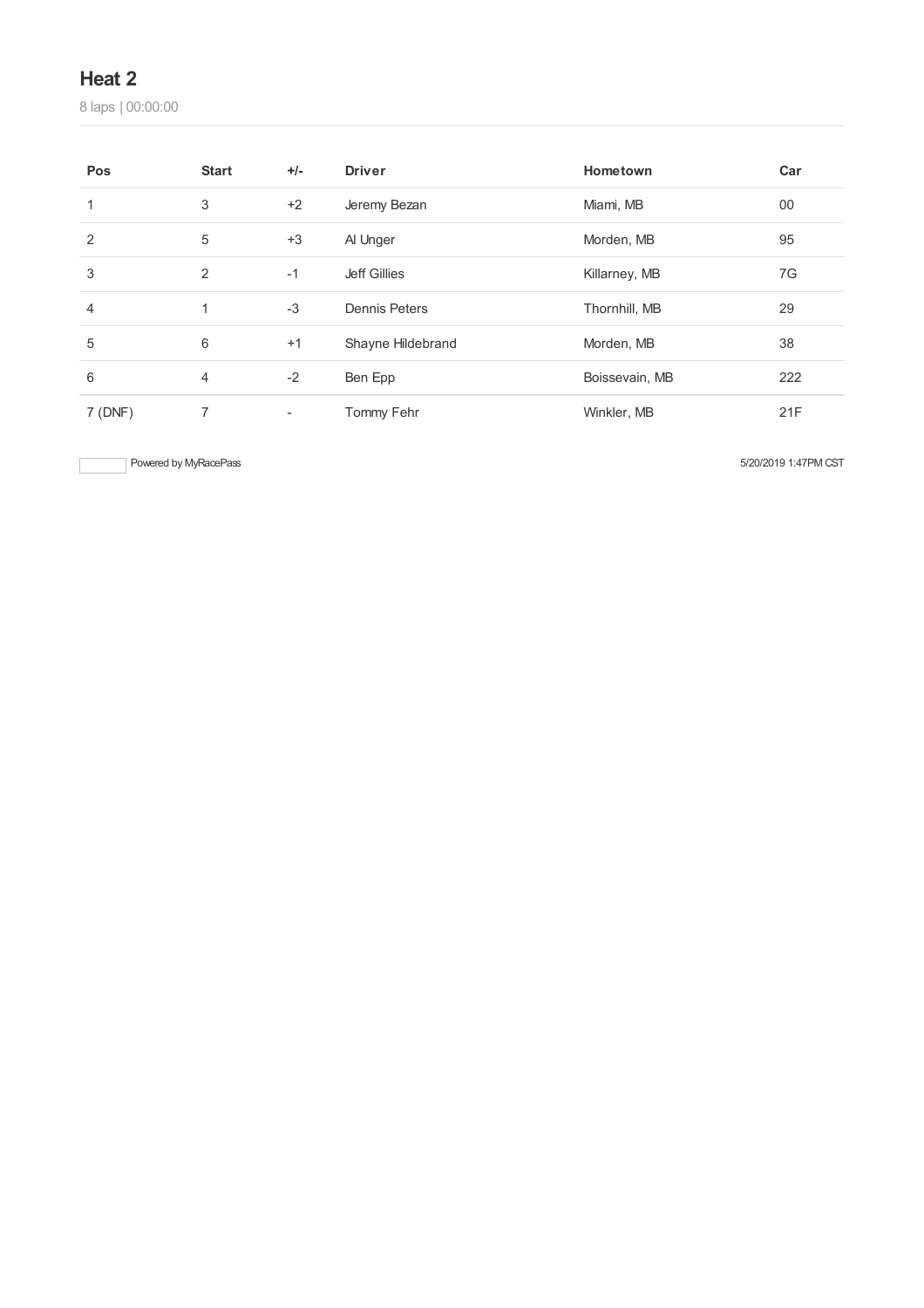### **WISSOTA Midwest Modifieds**

#### **AFeature 1**

laps | 00:00:00

| Pos            | <b>Start</b>   | $+/-$                    | <b>Driver</b>           | Hometown        | Car            |
|----------------|----------------|--------------------------|-------------------------|-----------------|----------------|
| 1              | $\overline{4}$ | $+3$                     | <b>Ted Doell</b>        | Carman, MB      | 95             |
| 2              | 9              | $+7$                     | <b>Austin Hunter</b>    | Winnipeg, MB    | 44             |
| 3              | 8              | $+5$                     | <b>Grant Hall</b>       | Brandon, MB     | 4H             |
| 4              | 10             | $+6$                     | Cody Wall               | Winkler, MB     | 25             |
| 5              | $\overline{2}$ | -3                       | <b>Bailey Cousins</b>   | Morden, MB      | 7B             |
| 6              | 15             | $+9$                     | <b>Austin Overwater</b> | Winnipeg, MB    | 33A            |
| $\overline{7}$ | 5              | $-2$                     | Murray Kozie            | Headingley, MB  | 55             |
| 8              | 12             | $+4$                     | <b>Brandon Rehill</b>   | St. Andrews, MB | 4B             |
| 9              | 18             | $+9$                     | Dylan McCaughan         | Winnipeg, MB    | 77X            |
| 10 (DNF)       | 3              | $-7$                     | Nathan Reynolds         | Hoople, ND      | 6R             |
| 11 (DNF)       | 13             | $+2$                     | Derek Unrau             | Roland, MB      | 59             |
| 12 (DNF)       | 1              | $-11$                    | Ethan Friesen           | Landmark, MB    | E <sub>3</sub> |
| 13 (DNF)       | 11             | $-2$                     | <b>Tyler Doell</b>      | Carman, MB      | $\,8\,$        |
| 14 (DNF)       | 6              | -8                       | Brenden Luschinski      | Headingley, MB  | 16             |
| 15 (DNF)       | $\overline{7}$ | -8                       | <b>Brandon Wieler</b>   | Winkler, MB     | 99W            |
| 16 (DNF)       | 16             | ÷                        | Gary Unrau              | Roland, MB      | 18             |
| 17 (DNF)       | 17             | $\overline{\phantom{a}}$ | Tim Wiebe               | Vita, MB        | <b>18T</b>     |
| <b>DNS</b>     | $\overline{a}$ | $-4$                     | <b>Brody Pritchard</b>  | Carman, MB      | 17             |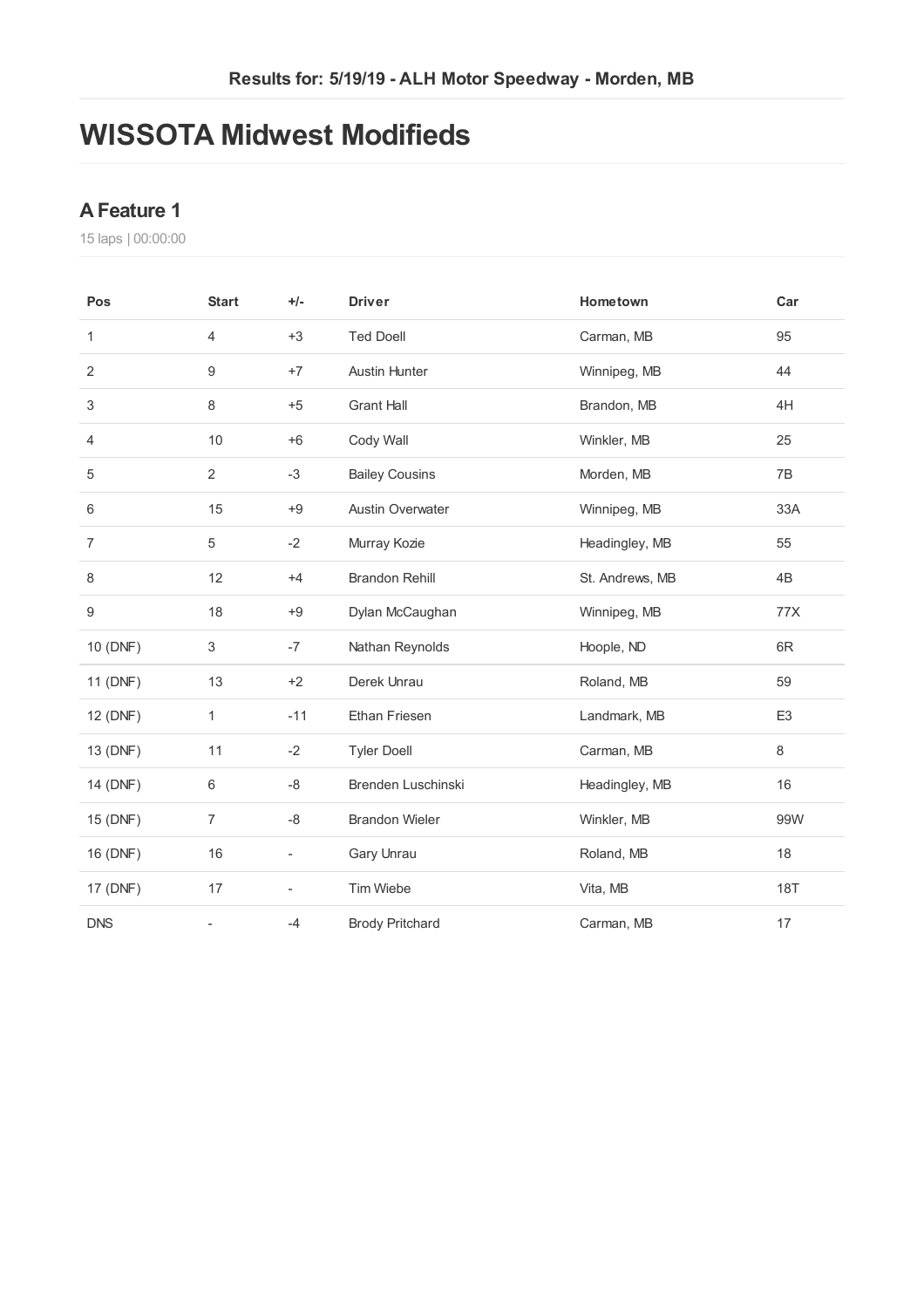#### **Heat 1**

laps | 00:00:00

| Pos            | <b>Start</b>   | $+/-$ | <b>Driver</b>        | Hometown     | Car            |
|----------------|----------------|-------|----------------------|--------------|----------------|
| 1              | 2              | $+1$  | <b>Ted Doell</b>     | Carman, MB   | 95             |
| $\overline{2}$ | 1              | $-1$  | <b>Ethan Friesen</b> | Landmark, MB | E <sub>3</sub> |
| 3              | $\overline{4}$ | $+1$  | Nathan Reynolds      | Hoople, ND   | 6 <sub>R</sub> |
| $\overline{4}$ | 3              | $-1$  | Cody Wall            | Winkler, MB  | 25             |
| 5              | 5              | ٠     | Derek Unrau          | Roland, MB   | 59             |
| 6              | 6              |       | Gary Unrau           | Roland, MB   | 18             |

#### **Heat 2**

laps | 00:00:00

| Pos | <b>Start</b> | $+/-$ | <b>Driver</b>          | Hometown     | Car |
|-----|--------------|-------|------------------------|--------------|-----|
|     | 2            | $+1$  | <b>Austin Hunter</b>   | Winnipeg, MB | 44  |
| 2   | 6            | $+4$  | <b>Grant Hall</b>      | Brandon, MB  | 4H  |
| 3   | 1            | $-2$  | <b>Brandon Wieler</b>  | Winkler, MB  | 99W |
| 4   | 5            | $+1$  | <b>Tyler Doell</b>     | Carman, MB   | 8   |
| 5   | 4            | $-1$  | <b>Brody Pritchard</b> | Carman, MB   | 17  |
| 6   | 3            | $-3$  | Tim Wiebe              | Vita, MB     | 18T |

### **Heat 3**

laps | 00:00:00

| Pos | <b>Start</b> | $+/-$                    | <b>Driver</b>           | Hometown        | Car |
|-----|--------------|--------------------------|-------------------------|-----------------|-----|
| 1   | 2            | $+1$                     | Murray Kozie            | Headingley, MB  | 55  |
| 2   | 6            | $+4$                     | <b>Bailey Cousins</b>   | Morden, MB      | 7B  |
| 3   | 5            | $+2$                     | Brenden Luschinski      | Headingley, MB  | 16  |
| 4   | 4            | $\overline{\phantom{a}}$ | <b>Brandon Rehill</b>   | St. Andrews, MB | 4B  |
| 5   | 3            | $-2$                     | <b>Austin Overwater</b> | Winnipeg, MB    | 33A |
| 6   |              | $-5$                     | Dylan McCaughan         | Winnipeg, MB    | 77X |

Powered by MyRacePass 5/20/2019 1:47PM CST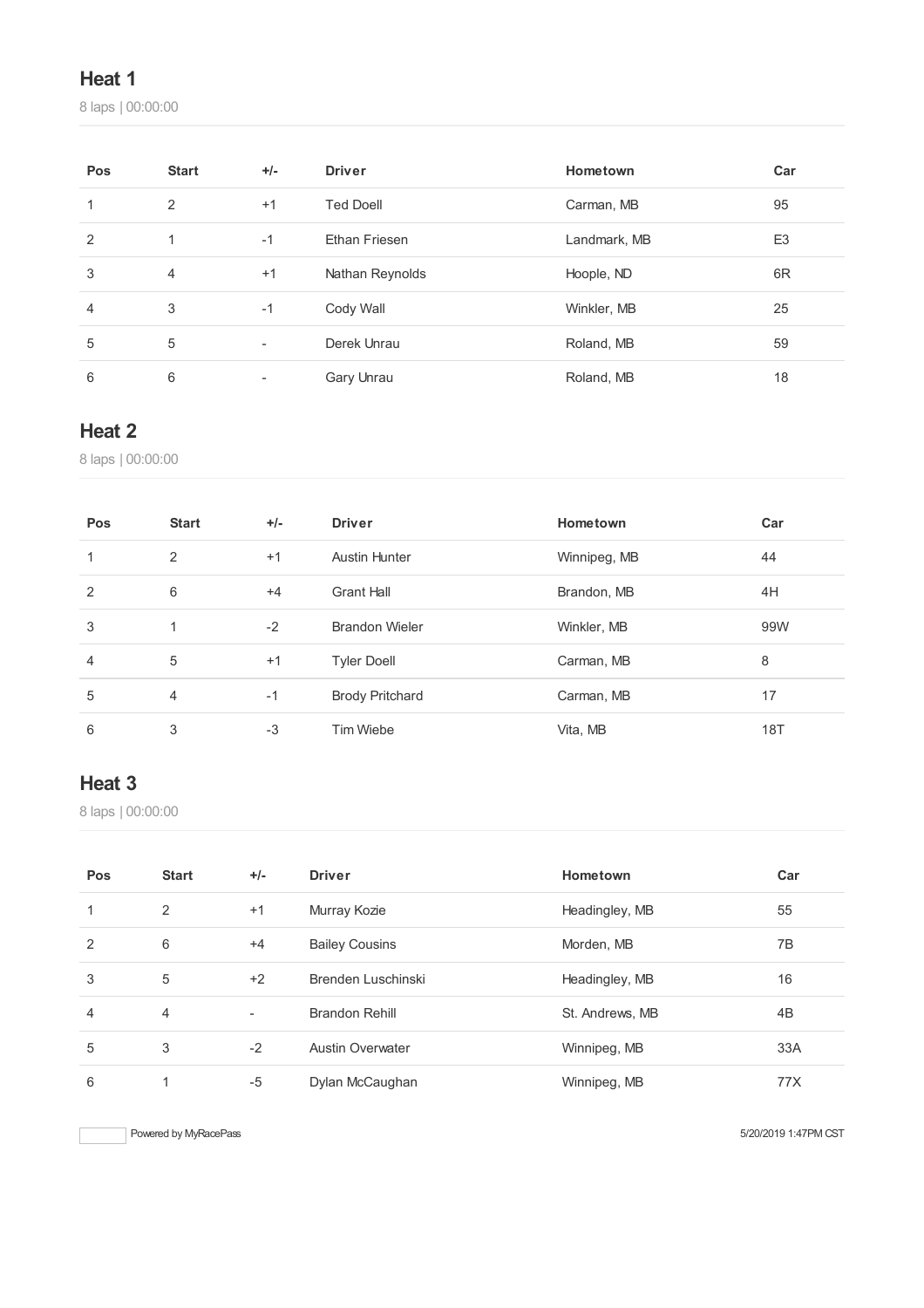# **Cylinder**

#### **AFeature 1**

laps | 00:00:00

| Pos        | <b>Start</b>             | $+/-$                    | <b>Driver</b>   | Hometown      | Car |
|------------|--------------------------|--------------------------|-----------------|---------------|-----|
| 1          | 3                        | $+2$                     | Nolan Hamm      | Winkler, MB   | 16  |
| 2          | 4                        | $+2$                     | Jamie tates     | Winnipeg, MB  | 27T |
| 3          | 1                        | $-2$                     | Morghann Gable  | Mylo, ND      | 26  |
| 4 (DNF)    | 2                        | $-2$                     | Cassandra Worms | Morden, MB    | 29X |
| <b>DNS</b> | $\overline{\phantom{a}}$ | $\overline{\phantom{a}}$ | Anita Bellew    | Killarney, MB | 30A |

#### **Heat 1**

laps | 00:00:00

| Pos            | <b>Start</b> | $+/-$ | <b>Driver</b>   | Hometown      | Car |
|----------------|--------------|-------|-----------------|---------------|-----|
| 1              | 5            | $+4$  | Nolan Hamm      | Winkler, MB   | 16  |
| 2              | 3            | $+1$  | Jamie tates     | Winnipeg, MB  | 27T |
| 3              | 2            | $-1$  | Morghann Gable  | Mylo, ND      | 26  |
| $\overline{4}$ | 1            | $-3$  | Cassandra Worms | Morden, MB    | 29X |
| 5(DNF)         | 4            | $-1$  | Anita Bellew    | Killarney, MB | 30A |

Powered by MyRacePass 6/20/2019 1:47PM CST